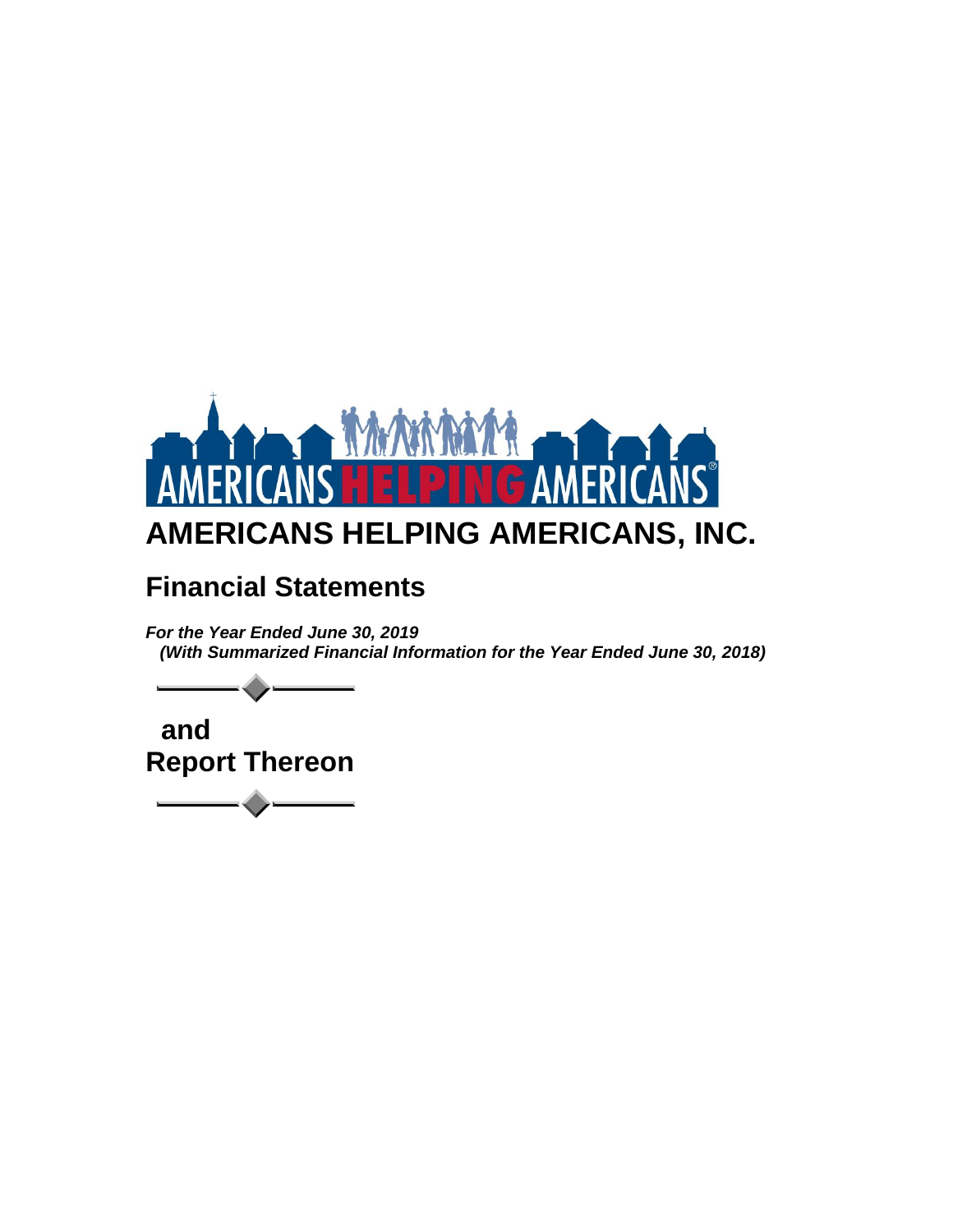## **TABLE OF CONTENTS** For the Year Ended June 30, 2019

 $\overline{\phantom{a}}$ 

|                             | Page |
|-----------------------------|------|
|                             |      |
| <b>Financial Statements</b> |      |
|                             |      |
|                             |      |
|                             |      |
|                             |      |
|                             |      |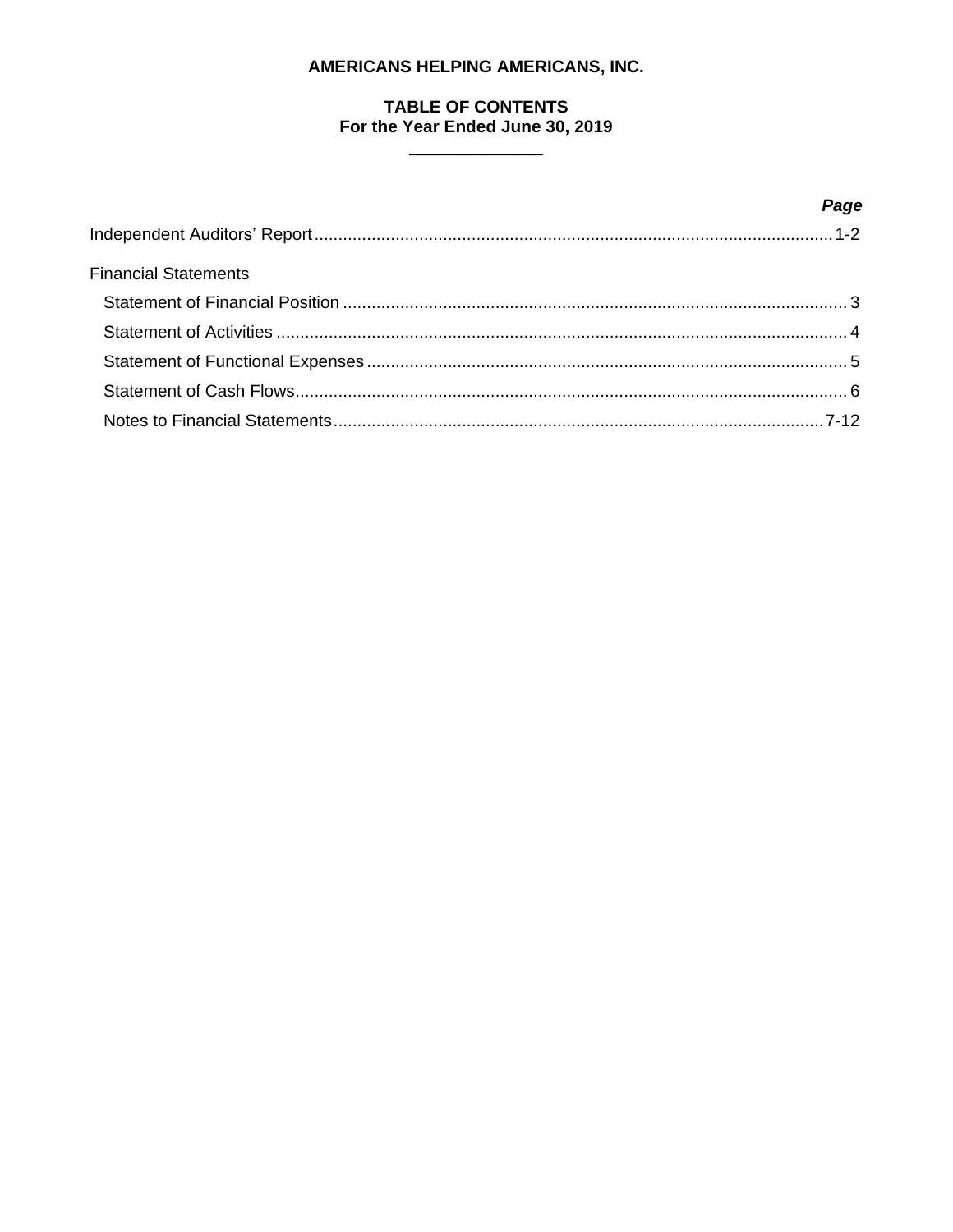

#### **INDEPENDENT AUDITORS' REPORT**

To the Board of Directors of Americans Helping Americans, Inc.

#### **Report on the Financial Statements**

We have audited the accompanying financial statements of Americans Helping Americans, Inc. (the Organization), an affiliate of Christian Relief Services Charities, Inc., which comprise the statement of financial position as of June 30, 2019, and the related statements of activities, functional expenses and cash flows for the year then ended, and the related notes to the financial statements.

#### *Management's Responsibility for the Financial Statements*

Management is responsible for the preparation and fair presentation of these financial statements in accordance with accounting principles generally accepted in the United States of America; this includes the design, implementation, and maintenance of internal control relevant to the preparation and fair presentation of financial statements that are free from material misstatement, whether due to fraud or error.

#### *Auditors' Responsibility*

Our responsibility is to express an opinion on these financial statements based on our audit. We conducted our audit in accordance with auditing standards generally accepted in the United States of America. Those standards require that we plan and perform the audit to obtain reasonable assurance about whether the financial statements are free from material misstatement.

An audit involves performing procedures to obtain audit evidence about the amounts and disclosures in the financial statements. The procedures selected depend on the auditors' judgment, including the assessment of the risks of material misstatement of the financial statements, whether due to fraud or error. In making those risk assessments, the auditor considers internal control relevant to the entity's preparation and fair presentation of the financial statements in order to design audit procedures that are appropriate in the circumstances, but not for the purpose of expressing an opinion on the effectiveness of the organization's internal control. Accordingly, we express no such opinion. An audit also includes evaluating the appropriateness of accounting policies used and the reasonableness of significant accounting estimates made by management, as well as evaluating the overall presentation of the financial statements.

We believe that the audit evidence we have obtained is sufficient and appropriate to provide a basis for our audit opinion.

> **Continued - 1 -**

M **MARCUMGROUP** MEMBER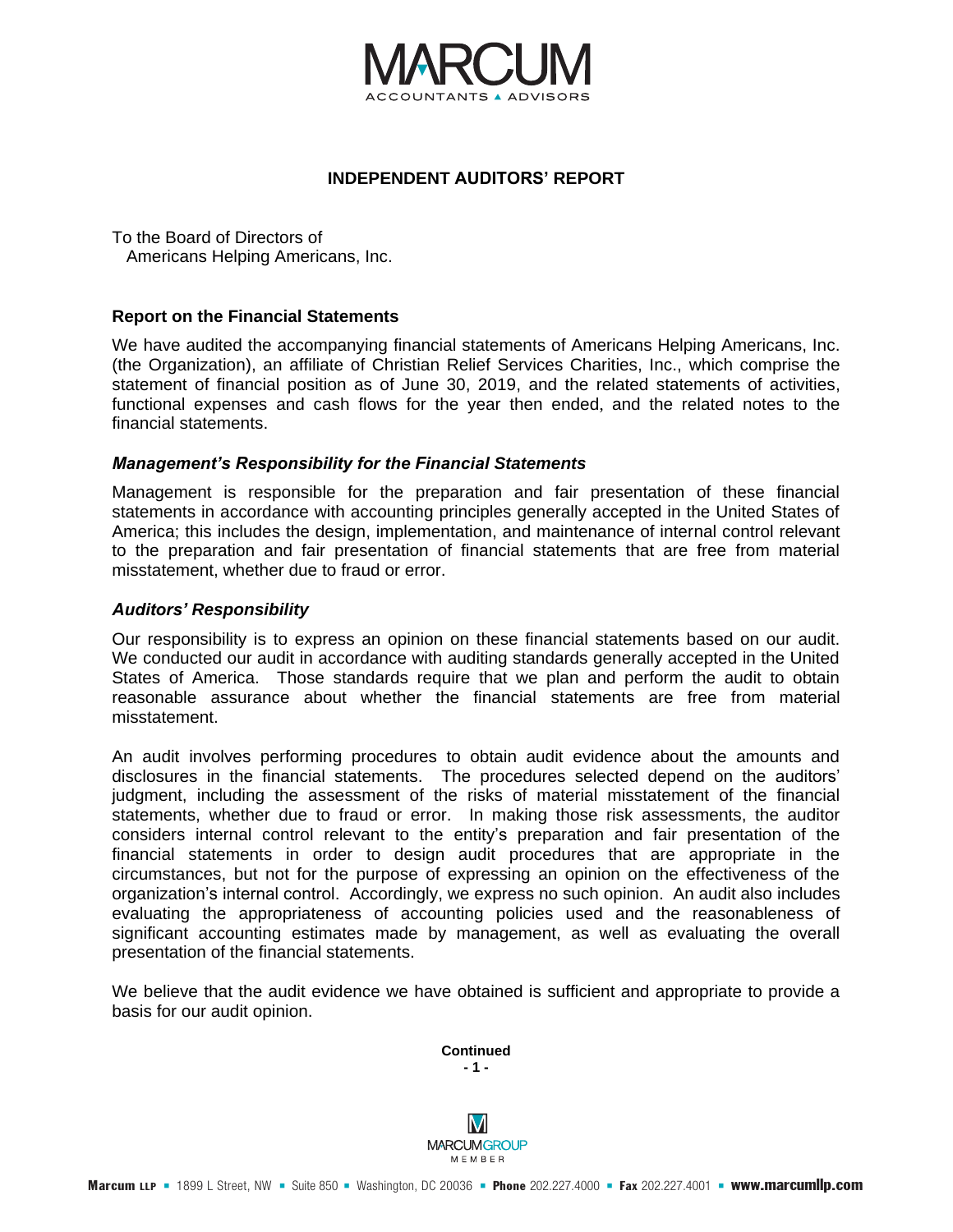## *Opinion*

In our opinion, the 2019 financial statements referred to above present fairly, in all material respects, the financial position of Americans Helping Americans, Inc. as of June 30, 2019, and the changes in its net assets and its cash flows for the year then ended in accordance with accounting principles generally accepted in the United States of America.

#### **Report on Summarized Comparative Information**

The Organization's 2018 financial statements were audited by Raffa, P.C., whose practice was combined with Marcum LLP, and whose report dated October 16, 2018, expressed an unmodified opinion on those financial statements. In our opinion, the summarized comparative information presented herein as of and for the year ended June 30, 2018, is consistent, in all material respects, with the audited financial statements from which it has been derived.

Marcum LLP

Washington, DC November 5, 2019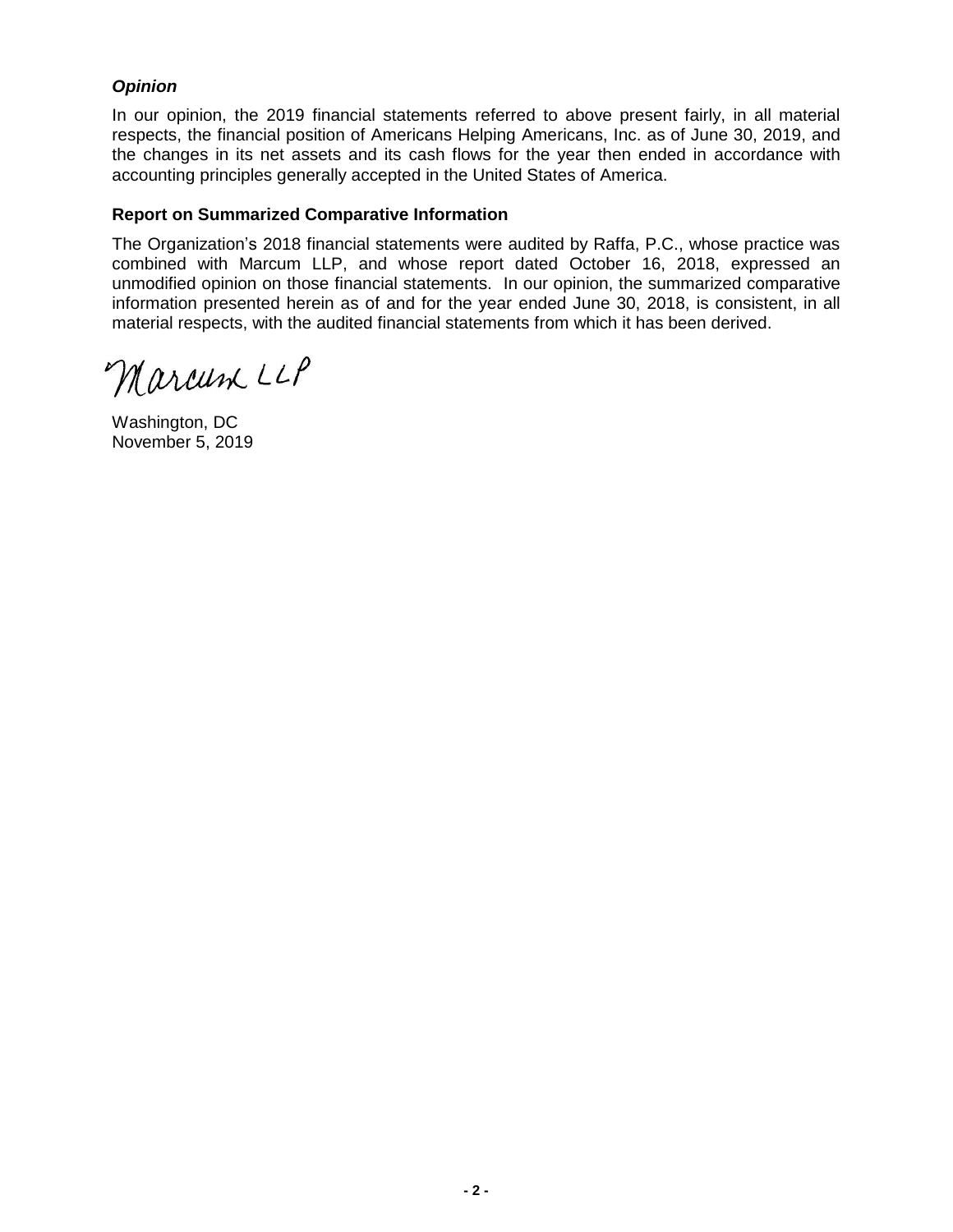## **STATEMENT OF FINANCIAL POSITION June 30, 2019 (With Summarized Financial Information as of June 30, 2018)**

 $\overline{\phantom{a}}$  , where  $\overline{\phantom{a}}$ 

|                                                  |                           | 2019    |    | 2018   |
|--------------------------------------------------|---------------------------|---------|----|--------|
| <b>ASSETS</b>                                    |                           |         |    |        |
| Cash                                             | \$                        | 58,845  | \$ | 27,947 |
| Contributions receivable, net                    |                           | 20,482  |    | 14,933 |
| Due from affiliates                              |                           |         |    | 40,115 |
| Program related investment                       |                           | 252,083 |    |        |
| <b>TOTAL ASSETS</b>                              | \$                        | 331,410 | \$ | 82,995 |
| <b>LIABILITIES AND NET ASSETS</b><br>Liabilities |                           |         |    |        |
| Accounts payable and accrued expenses            | $\boldsymbol{\mathsf{S}}$ | 5,244   | \$ | 3,593  |
| Due to affiliates                                |                           | 18,853  |    | 32,360 |
|                                                  |                           |         |    |        |
| <b>TOTAL LIABILITIES</b>                         |                           | 24,097  |    | 35,953 |
| <b>Net Assets</b>                                |                           |         |    |        |
| Without donor restrictions                       |                           | 287,045 |    | 32,156 |
| With donor restrictions                          |                           | 20,268  |    | 14,886 |
|                                                  |                           |         |    |        |
| <b>TOTAL NET ASSETS</b>                          |                           | 307,313 |    | 47,042 |
| <b>TOTAL LIABILITIES AND NET ASSETS</b>          | S                         | 331,410 | Ъ  | 82,995 |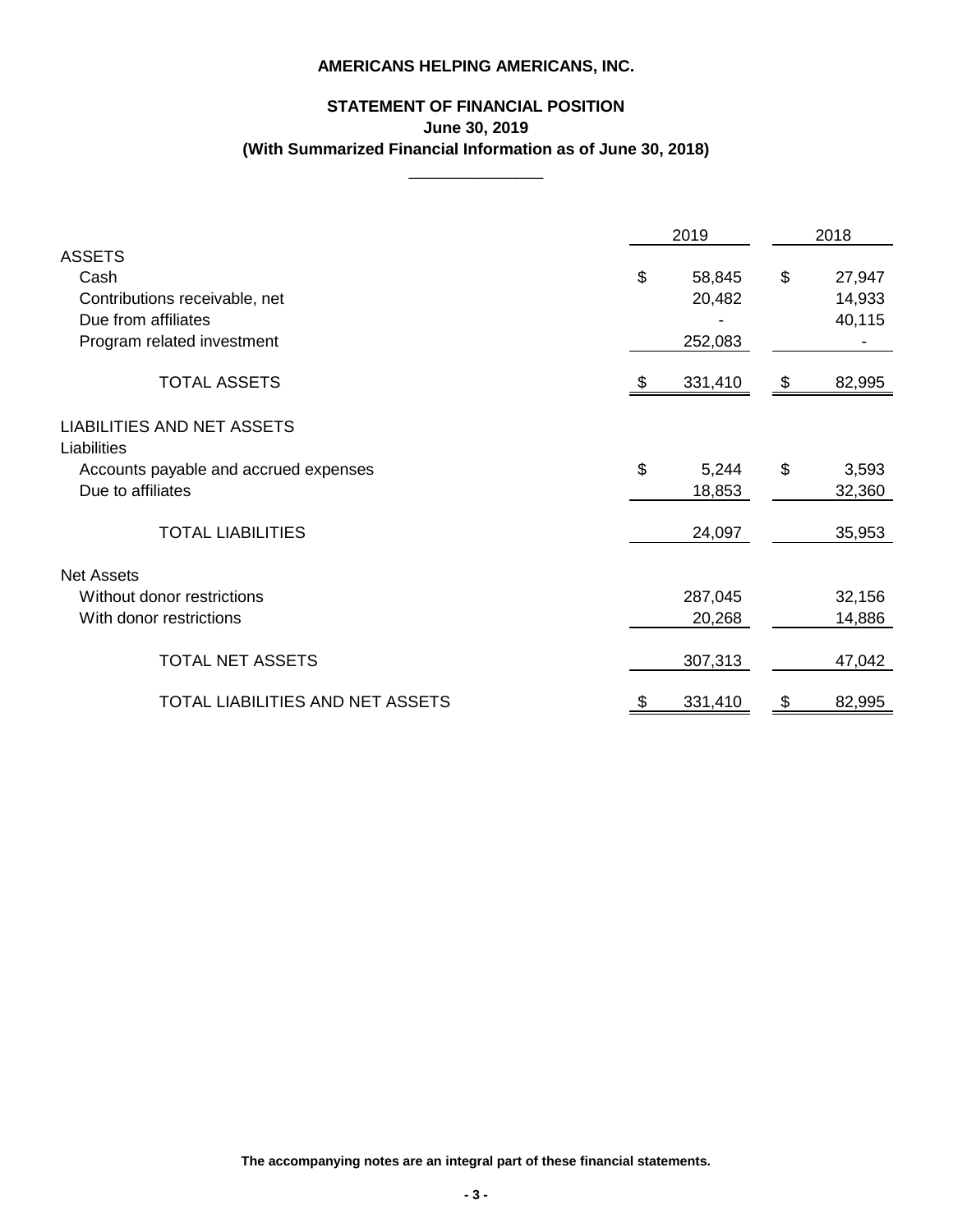## **STATEMENT OF ACTIVITIES For the Year Ended June 30, 2019 (With Summarized Financial Information for the Year Ended June 30, 2018)**

\_\_\_\_\_\_\_\_\_\_\_\_\_\_\_

|                                                       |    |                                             |                                          | 2019      |       |           |               |
|-------------------------------------------------------|----|---------------------------------------------|------------------------------------------|-----------|-------|-----------|---------------|
|                                                       |    | <b>Without Donor</b><br><b>Restrictions</b> | <b>With Donor</b><br><b>Restrictions</b> |           | Total |           | 2018<br>Total |
| <b>SUPPORT AND REVENUE</b>                            |    |                                             |                                          |           |       |           |               |
| Noncash contributions from affiliate                  | \$ | 522,641                                     | \$                                       |           | \$    | 522,641   | \$<br>590,125 |
| Cash contributions from affiliates                    |    | 510,000                                     |                                          |           |       | 510,000   | 240,000       |
| Workplace campaign contributions                      |    |                                             |                                          | 22,820    |       | 22,820    | 27,715        |
| Cash contributions                                    |    | 25,647                                      |                                          | 10,947    |       | 36,594    | 27,778        |
| Interest income                                       |    | 6,101                                       |                                          |           |       | 6,101     | 25            |
| Other income                                          |    | 7,571                                       |                                          |           |       | 7,571     |               |
| Net assets released from restrictions:                |    |                                             |                                          |           |       |           |               |
| Satisfaction of time restrictions                     |    | 17,438                                      |                                          | (17, 438) |       |           |               |
| Satisfaction of purpose restrictions                  |    | 10,947                                      |                                          | (10, 947) |       |           |               |
|                                                       |    |                                             |                                          |           |       |           |               |
| <b>TOTAL SUPPORT</b>                                  |    |                                             |                                          |           |       |           |               |
| <b>AND REVENUE</b>                                    |    | 1,100,345                                   |                                          | 5,382     |       | 1,105,727 | 885,643       |
| <b>EXPENSES</b>                                       |    |                                             |                                          |           |       |           |               |
| Program Services:                                     |    |                                             |                                          |           |       |           |               |
| Domestic programs                                     |    | 825,917                                     |                                          |           |       | 825,917   | 889,780       |
| <b>Total Program Services</b>                         |    | 825,917                                     |                                          |           |       | 825,917   | 889,780       |
|                                                       |    |                                             |                                          |           |       |           |               |
| <b>Supporting Services:</b><br>Management and general |    | 14,849                                      |                                          |           |       | 14,849    | 12,898        |
| Fundraising                                           |    | 4,690                                       |                                          |           |       | 4,690     | 7,350         |
|                                                       |    |                                             |                                          |           |       |           |               |
| <b>Total Supporting Services</b>                      |    | 19,539                                      |                                          |           |       | 19,539    | 20,248        |
| <b>TOTAL EXPENSES</b>                                 |    | 845,456                                     |                                          |           |       | 845,456   | 910,028       |
| <b>CHANGE IN NET ASSETS</b>                           |    | 254,889                                     |                                          | 5,382     |       | 260,271   | (24, 385)     |
| NET ASSETS, BEGINNING OF YEAR                         |    | 32,156                                      |                                          | 14,886    |       | 47,042    | 71,427        |
| NET ASSETS, END OF YEAR                               | Ψ  | 287,045                                     |                                          | 20,268    |       | 307,313   | 47,042        |

**The accompanying notes are an integral part of these financial statements.**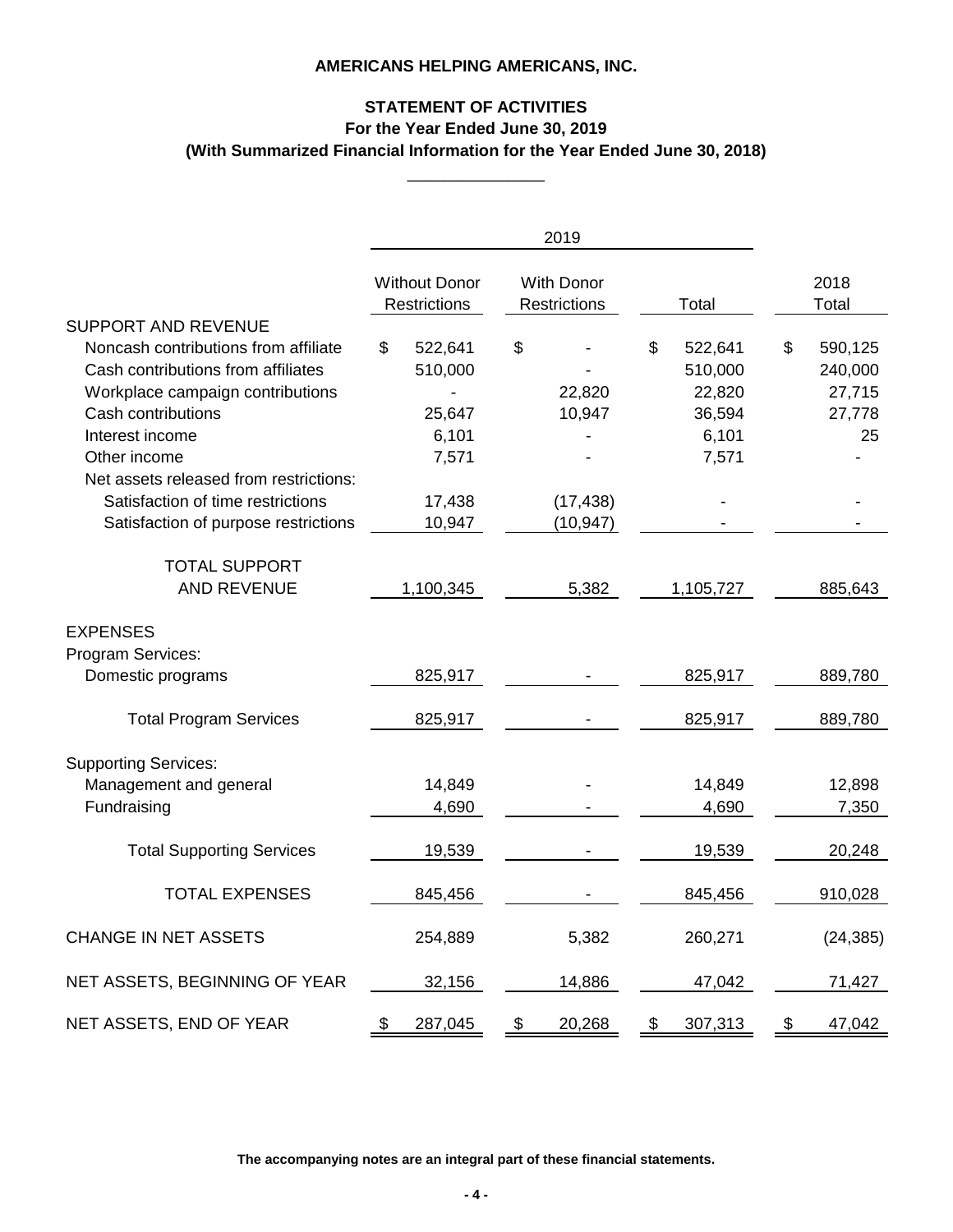## **STATEMENT OF FUNCTIONAL EXPENSES For the Year Ended June 30, 2019 (With Summarized Financial Information for the Year Ended June 30, 2018)**

\_\_\_\_\_\_\_\_\_\_\_\_\_\_\_

|                                         | 2019                 |    |                           |    |             |    |         |    |               |
|-----------------------------------------|----------------------|----|---------------------------|----|-------------|----|---------|----|---------------|
|                                         | Domestic<br>Programs |    | Management<br>and General |    | Fundraising |    | Total   |    | 2018<br>Total |
| Donated relief materials                | \$<br>522,641        | \$ |                           | \$ |             | \$ | 522,641 | \$ | 590,125       |
| Cash grants                             | 231,455              |    |                           |    |             |    | 231,455 |    | 200,348       |
| Salaries, wages and benefits            | 57,728               |    |                           |    |             |    | 57,728  |    | 52,052        |
| Office supplies, dues and subscriptions | 4,397                |    | 3,167                     |    | 4,690       |    | 12,254  |    | 10,590        |
| Professional and consulting             |                      |    | 7,280                     |    |             |    | 7,280   |    | 6,060         |
| Payroll taxes                           | 3,787                |    |                           |    |             |    | 3,787   |    | 3,478         |
| Rent and operating expenses             |                      |    | 3,069                     |    |             |    | 3,069   |    | 2,895         |
| Contract services                       | 2,750                |    |                           |    |             |    | 2,750   |    | 4,520         |
| Meetings and travel                     | 2,538                |    |                           |    |             |    | 2,538   |    |               |
| Bank charges                            |                      |    | 746                       |    |             |    | 746     |    | 835           |
| General insurance                       |                      |    | 587                       |    |             |    | 587     |    | 645           |
| Printing and production                 | 343                  |    |                           |    |             |    | 343     |    | 4,421         |
| Postage                                 | 157                  |    |                           |    |             |    | 157     |    | 170           |
| Shipping                                | 121                  |    |                           |    |             |    | 121     |    | 103           |
| Provision for doubtful accounts         |                      |    |                           |    |             |    |         |    | 32,832        |
| Advertising                             |                      |    |                           |    |             |    |         |    | 550           |
| Procurement fees                        |                      |    |                           |    |             |    |         |    | 329           |
| Miscellaneous                           |                      |    |                           |    |             |    |         |    | 75            |
| <b>TOTAL EXPENSES</b>                   | 825,917              | S  | 14,849                    | S  | 4,690       |    | 845,456 |    | 910,028       |

**The accompanying notes are an integral part of these financial statements.**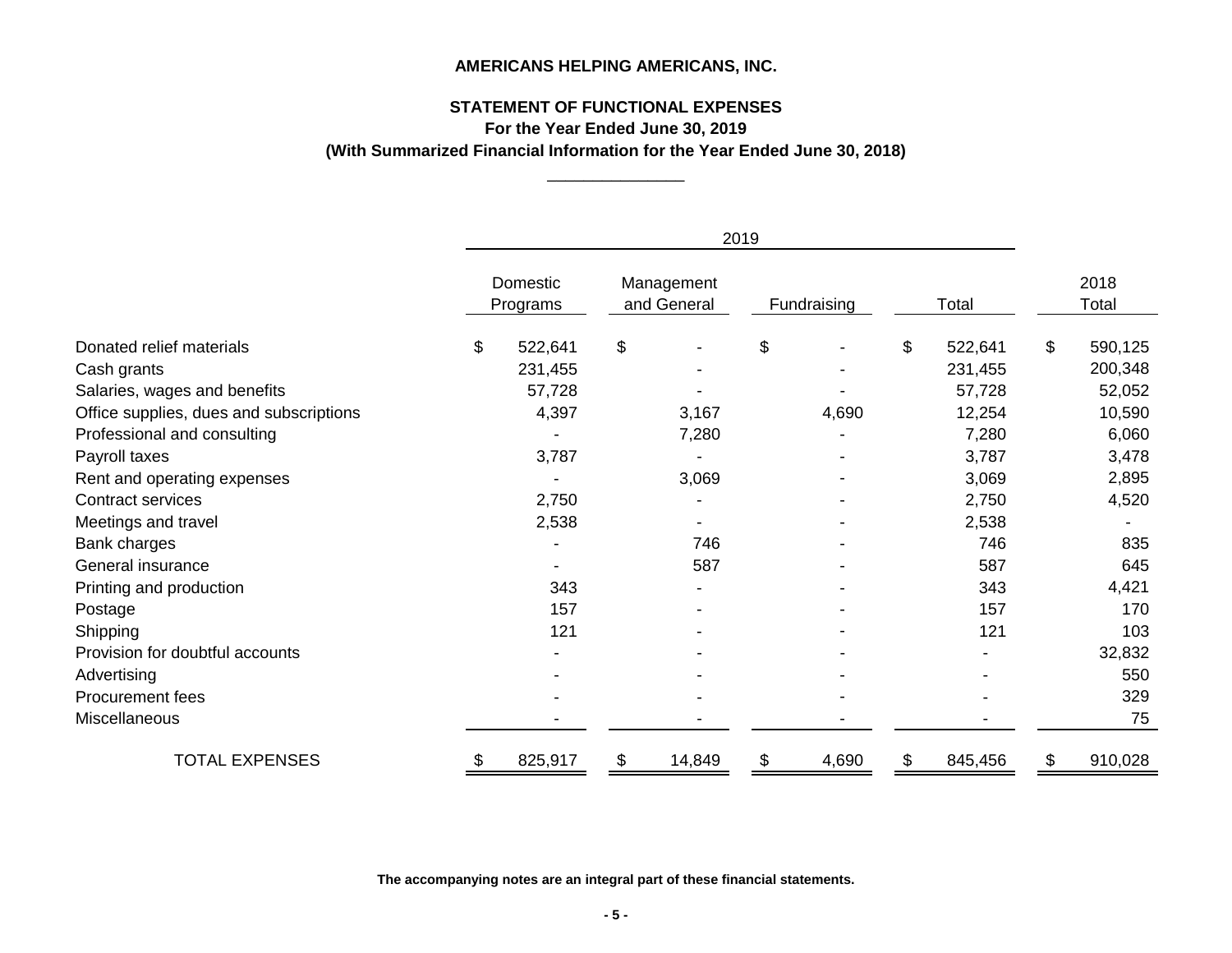## **STATEMENT OF CASH FLOWS For the Year Ended June 30, 2019 (With Summarized Financial Information for the Year Ended June 30, 2018)**

 $\overline{\phantom{a}}$  , where  $\overline{\phantom{a}}$ 

|                                                           | 2019          | 2018            |
|-----------------------------------------------------------|---------------|-----------------|
| CASH FLOWS FROM OPERATING ACTIVITIES                      |               |                 |
| Change in net assets                                      | \$<br>260,271 | \$<br>(24, 385) |
| Adjustments to reconcile change in net assets to net cash |               |                 |
| provided by (used in) operating activities:               |               |                 |
| Provision for doubtful accounts                           | (11, 164)     | (1,651)         |
| Noncash contributions from affiliate                      | (522, 641)    | (590, 125)      |
| Donated relief materials                                  | 522,641       | 590,125         |
| Changes in assets and liabilities:                        |               |                 |
| Contributions receivable                                  | 5,615         | 37,119          |
| Due from affiliates                                       | 40,115        | (40, 115)       |
| Accounts payable and accrued expenses                     | 1,651         | 897             |
| Due to affiliates                                         | (13,507)      | 17,992          |
| NET CASH PROVIDED BY (USED IN)                            |               |                 |
| <b>OPERATING ACTIVITIES</b>                               | 282,981       | (10, 143)       |
| CASH FLOWS FROM INVESTING ACTIVITIES                      |               |                 |
| Loans made for program related investment                 | (252, 083)    |                 |
| NET CASH USED IN INVESTING ACTIVITIES                     | (252,083)     |                 |
| NET INCREASE (DECREASE) IN CASH                           | 30,898        | (10, 143)       |
| CASH, BEGINNING OF YEAR                                   | 27,947        | 38,090          |
| CASH, END OF YEAR                                         | \$<br>58,845  | \$<br>27,947    |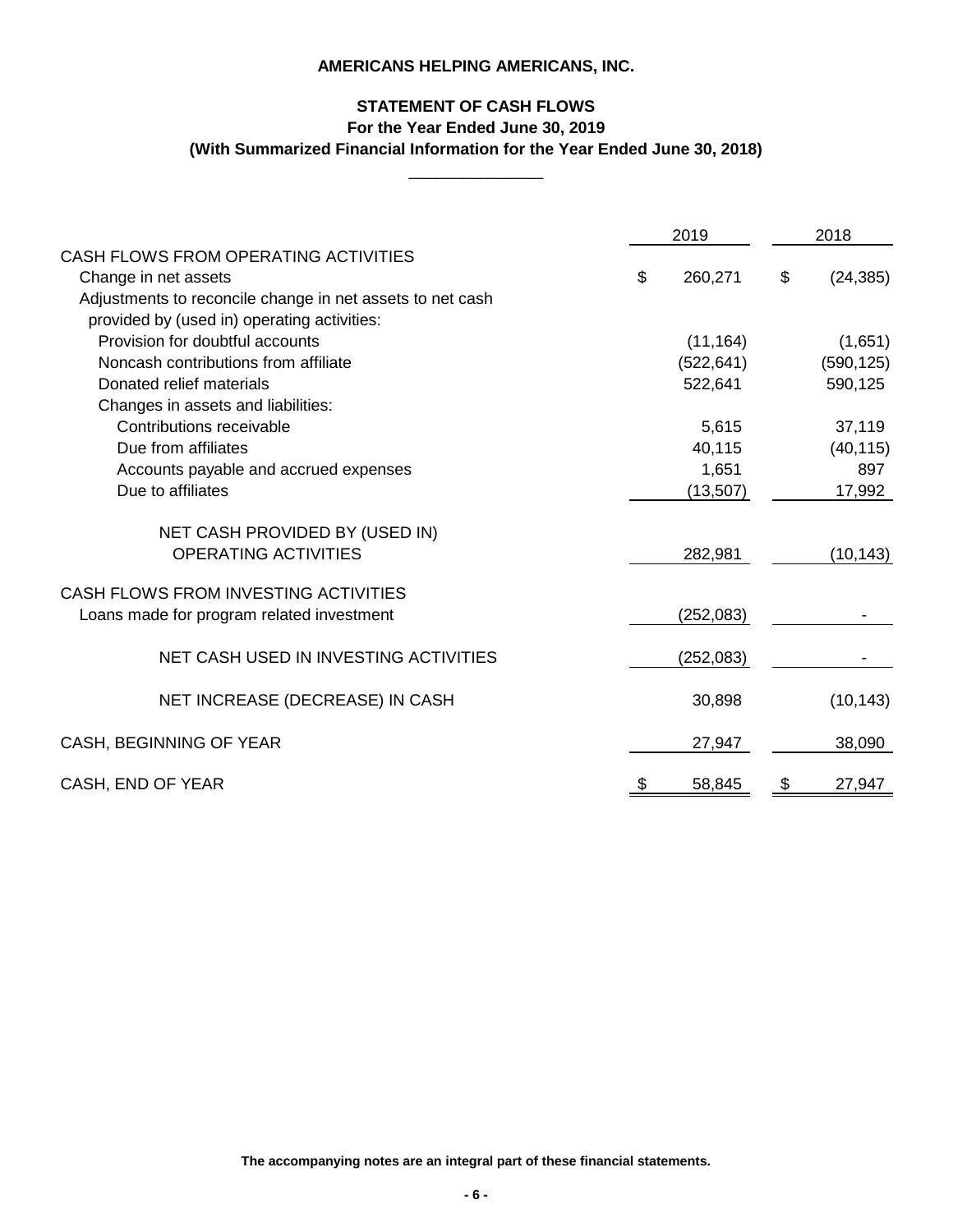#### **NOTES TO FINANCIAL STATEMENTS For the Year Ended June 30, 2019**

\_\_\_\_\_\_\_\_\_\_\_\_\_\_\_

#### 1. Organization and Summary of Significant Accounting Policies

#### **Organization**

Americans Helping Americans, Inc. (the Organization) was incorporated in 1990 and is a subordinate unit under the group exemption of Christian Relief Services Charities, Inc. (CRSC), a nonprofit 501(c)(3) organization. The Organization was organized to assist in the alleviation of human suffering, misery, pain and disability by helping fellow Americans with basic necessities, such as shelter, home repair, food, clothing and medical assistance throughout the United States.

The Organization has field partners in Georgia, Kentucky, Tennessee, North Carolina and West Virginia. These field partners join the local communities to build and strengthen neighbor relations and work side by side with residents to address community-wide concerns, linking resources supportive of a healthy, safe and economically vibrant standard of living. In addition, the field partners focus specifically on programs in Appalachia developed to address some of the most critical needs faced by the Appalachian people. The other field office empowers low-income individuals and families to get actively involved in their communities and to develop programs and services to meet their needs.

The Organization also makes grants and provides in-kind materials to community-based nonprofits and local churches in Maryland, New York, Indiana, Pennsylvania, Arkansas and Virginia to assist with their programs helping the disadvantaged and impoverished in their communities.

The Organization received approximately 70% of its support and revenue from Christian Relief Services, Inc. (CRSI), an affiliate of CRSC, 23% from CRSC Residential, Inc. and the remaining 7% from the public through participation in workplace campaigns and direct donations.

#### **Basis of Accounting and Presentation**

The accompanying financial statements of the Organization have been prepared on the accrual basis of accounting in accordance with accounting principles generally accepted in the United States of America (GAAP). Consequently, revenue is recognized when earned and expenses are recognized when the obligation is incurred.

#### **Net Assets**

The net assets of the Organization are classified as follows:

- Net assets without donor restrictions represent funds that are available for support of the Organization's operations.
- Net assets with donor restrictions represent amounts that are subject to donor-imposed restrictions to be used for various programs or within a specific time period. These donor restrictions can be temporary in nature in that they will be met by the Organization's activities or by the passage of time. Other donor restrictions are perpetual in nature, whereby the donor stipulated that the funds must be maintained in perpetuity. As of June 30, 2019, the Organization had no net assets that were required to be maintained in perpetuity.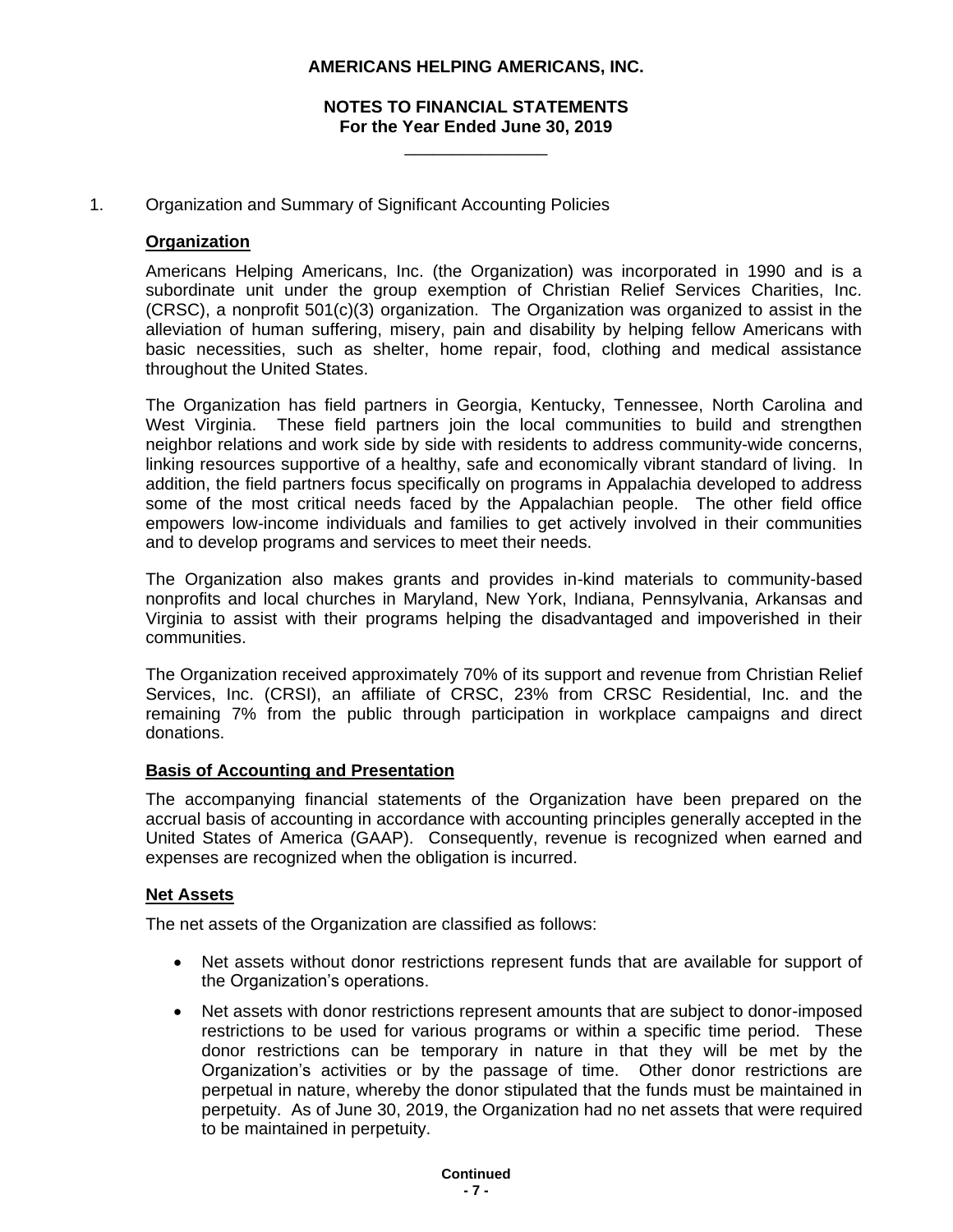#### **NOTES TO FINANCIAL STATEMENTS For the Year Ended June 30, 2019**

\_\_\_\_\_\_\_\_\_\_\_\_\_\_\_

#### 1. Organization and Summary of Significant Accounting Policies (continued)

#### **Revenue Recognition**

Gifts and grants of cash and other assets are recognized as revenue at their net realizable value when an unconditional promise to give is received by the Organization. The Organization reports gifts and grants of cash and other assets as increases in net assets without donor restrictions available for general operations unless specifically restricted by the donor.

The Organization reports gifts of cash and other assets as revenue with donor restrictions if they are received with donor stipulations that limit the use of the donated assets for purpose or time. When a donor restriction expires, that is, when a stipulated time restriction ends or a purpose restriction is accomplished, net assets with donor restrictions are reclassified to net assets without donor restrictions and reported in the accompanying statement of activities as net assets released from restrictions. Workplace campaign contributions with payments due in future years are reported as revenue with donor restrictions in the accompanying statement of activities.

Revenue recognized on contributions that have been committed to the Organization, but have not been received, is reflected as contributions receivable in the accompanying statement of financial position. Contributions receivable are reported net of an allowance for doubtful accounts. The allowance is based on historical collection experience and a review of the current status of contributions receivable. A provision for doubtful accounts is made when collection of the full amount is no longer probable.

#### **Noncash Contributions**

Noncash contributions from an affiliate represent contributions of food, clothing, books, hygiene products, shoes, school supplies and bedding that were made to CRSI, an affiliate of the Organization, a portion of which was then donated to the Organization for its program partners. The donated items are recorded as revenue and expenses at their estimated fair value at the date of donation. Fair value is the price that would be received to sell an asset or paid to transfer a liability in an orderly transaction between market participants at the measurement date.

The Organization's programs are also furthered by a substantial number of nonprofessional volunteers who have contributed their services to the Organization. The value of these services is not reflected in the accompanying financial statements because the contributed services do not meet the criteria for recognition under GAAP.

#### **Functional Allocation of Expenses**

The costs of providing the various programs and other activities have been summarized on a functional basis in the accompanying statement of functional expenses. Expenses directly attributed to a specific functional area of the Organization are reported as expenses of those functional areas. Salaries and benefits that benefit multiple CRSC affiliates have been allocated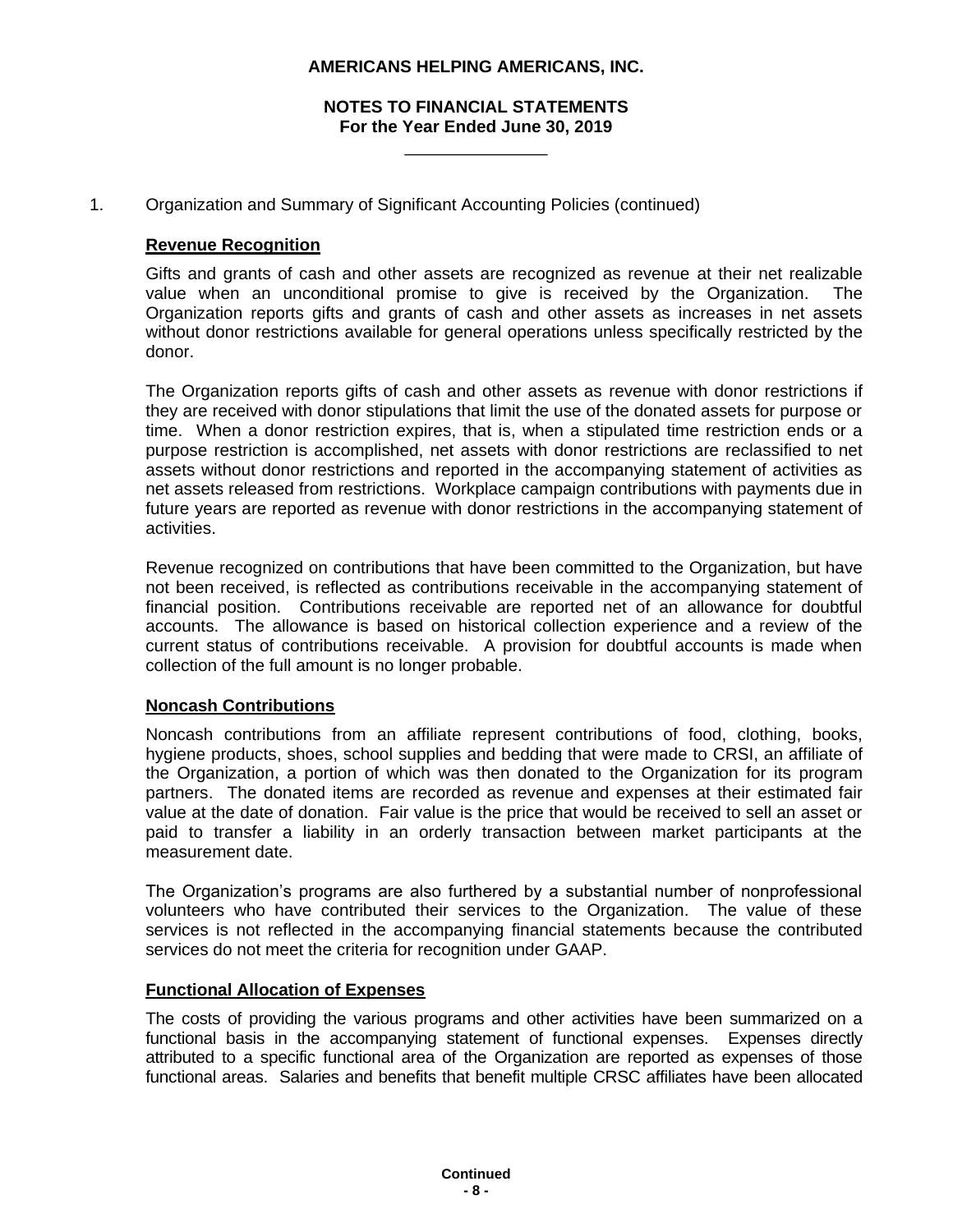#### **NOTES TO FINANCIAL STATEMENTS For the Year Ended June 30, 2019** \_\_\_\_\_\_\_\_\_\_\_\_\_\_\_

1. Organization and Summary of Significant Accounting Policies (continued)

#### **Functional Allocation of Expenses (continued)**

among the CRSC affiliates based on estimates determined by management to be equitable. Occupancy and depreciation expense are allocated by the square footage used by each affiliate. All other shared costs are recorded in the parent company and not allocated since the amounts are not significant to the financial statements of the affiliates.

#### **Estimates**

The preparation of financial statements in conformity with GAAP requires management to make estimates and assumptions that affect certain reported amounts and disclosures. Accordingly, actual results could differ from those estimates.

#### **New Accounting Pronouncement**

On August 18, 2016, the Financial Accounting Standards Board (FASB) issued Accounting Standards Update (ASU) 2016-14, *Not-for-Profit Entities (Topic 958): Presentation of Financial Statements of Not-for-Profit Entities*. The update addresses the complexity and understandability of net asset classification, deficiencies in information about liquidity and availability of resources, and the lack of consistency in the type of information provided about expenses and investment return for nonprofit organizations. The Organization has adjusted the presentation of these statements accordingly. The ASU has been applied retrospectively to the summarized comparative information presented for the year ended June 30, 2018.

2. Contributions Receivable

Contributions receivable represent unconditional promises to give and are recorded at their net realizable value. All receivables are expected to be collected within one year. The Organization has recorded an allowance for doubtful accounts of \$8,147 as of June 30, 2019.

#### 3. Program Related Investment

Program related investments (PRI) are strategic investments for the specific objective of furthering the Organization's charitable purpose. The production of income is not the primary objective. During the year ended June 30, 2019, the Organization entered into one PRI for \$250,000. The PRI is in the form a loan and is intended to support a local field partner in Virginia. Interest payments of \$3,125 are due on a quarterly basis until the loan matures on December 27, 2023. As of June 30, 2019, there were no principal payments made on the loan and there was unpaid accrued interest of \$2,083. Principal payments of \$2,500 per \$250,000 of revenue exceeding \$1,000,000 are only due if the borrower's gross revenue as defined in the agreement exceeds \$1,000,000. The loan is unsecured. Management determines the allowance for doubtful accounts by identifying troubled accounts. Program related investments are written off when deemed uncollectible.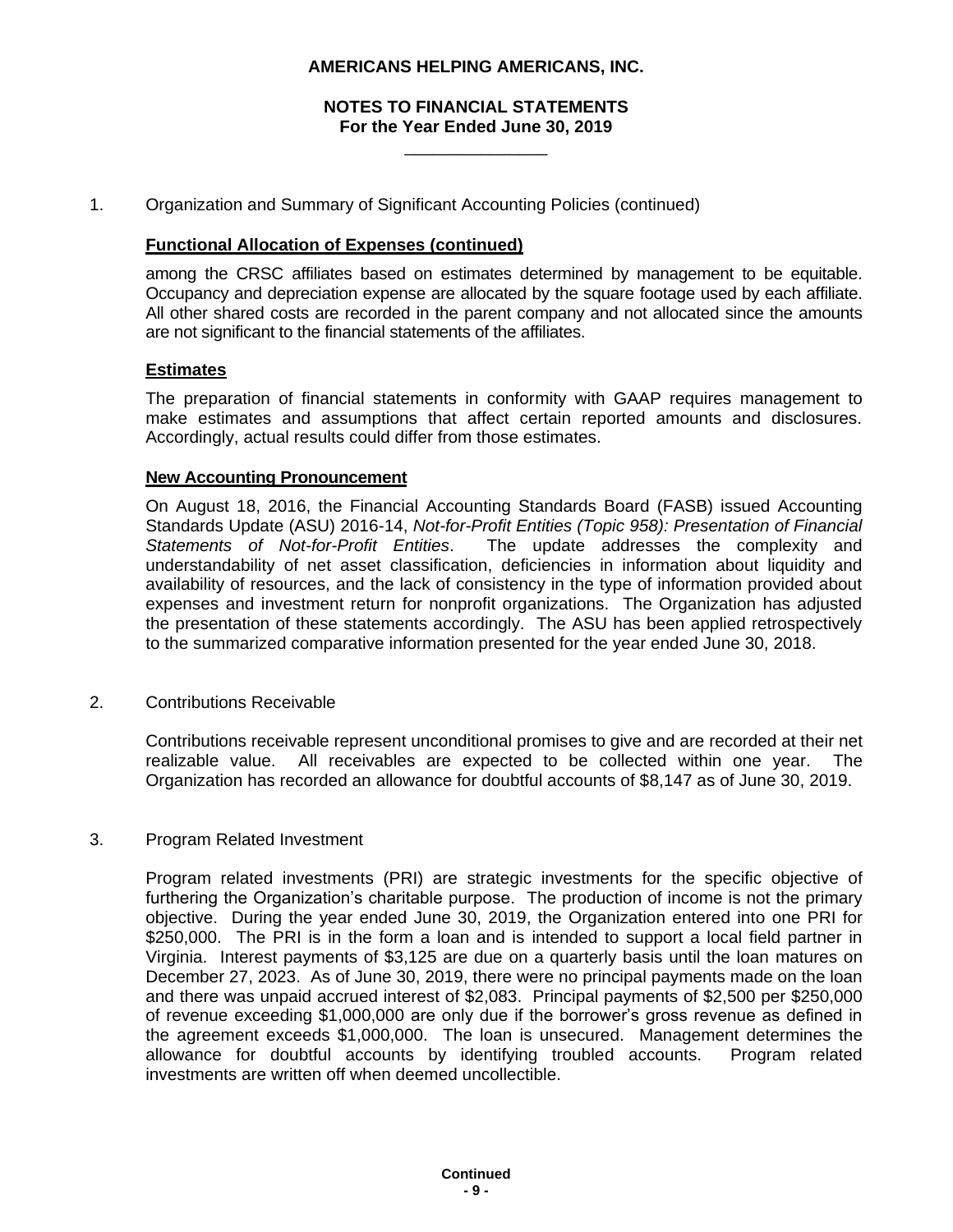#### **NOTES TO FINANCIAL STATEMENTS For the Year Ended June 30, 2019** \_\_\_\_\_\_\_\_\_\_\_\_\_\_\_

#### 4. Net Assets With Donor Restrictions

As of June 30, 2019, net assets with donor restrictions were in the amount of \$20,268 and were restricted for use in future periods.

#### 5. Transactions with Affiliates

The Organization is an affiliate of CRSC, CRSI, CRSC Residential and Christian Relief Services Virginia (CRS Virginia). The Organization, CRSC and CRSI share a common board. CRSI acts as the fundraising arm for CRSC and its affiliates. CRSI raises both cash and noncash contributions for CRSC and its affiliates, and the contributions are distributed to the entities based on program objectives and need.

During the year ended June 30, 2019, CRSI made cash contributions to the Organization of \$260,000 and noncash contributions of \$522,641, while CRSC Residential made cash contributions of \$250,000. These cash and noncash contributions from CRSI and CRSC Residential represent 70% and 23%, respectively, of the Organization's support and revenue for the year ended June 30, 2019, and the contributions to the Organization from the affiliates are dependent on support from the general public.

As of June 30, 2019, the Organization owed CRSC \$18,054 for salaries and benefits and owed CRS Virginia \$799 for office expense, which is shown as due to affiliates in the accompanying statement of financial position.

#### 6. Availability of Resources and Liquidity

The Organization regularly monitors liquidity required to meet its annual operating needs and other contractual commitments. The Organization's financial assets available within one year of the statement of financial position date for general expenditures were as follows:

| Cash                                        | 58.845 |
|---------------------------------------------|--------|
| Contributions receivable                    | 20,482 |
| Financial Assets Available to Meet          |        |
| <b>General Expenditures Within One Year</b> | 79.327 |

The Organization's primary source of liquidity is cash and receivables, which are available for general expenditures, liabilities and other obligations as they come due. Management is focused on sustaining the financial liquidity of the Organization throughout the year. This is done through monitoring and reviewing the Organization's cash flow needs on a regular basis. As deemed necessary by the Organization's management, cash grants are received from other affiliated organization to fund operations.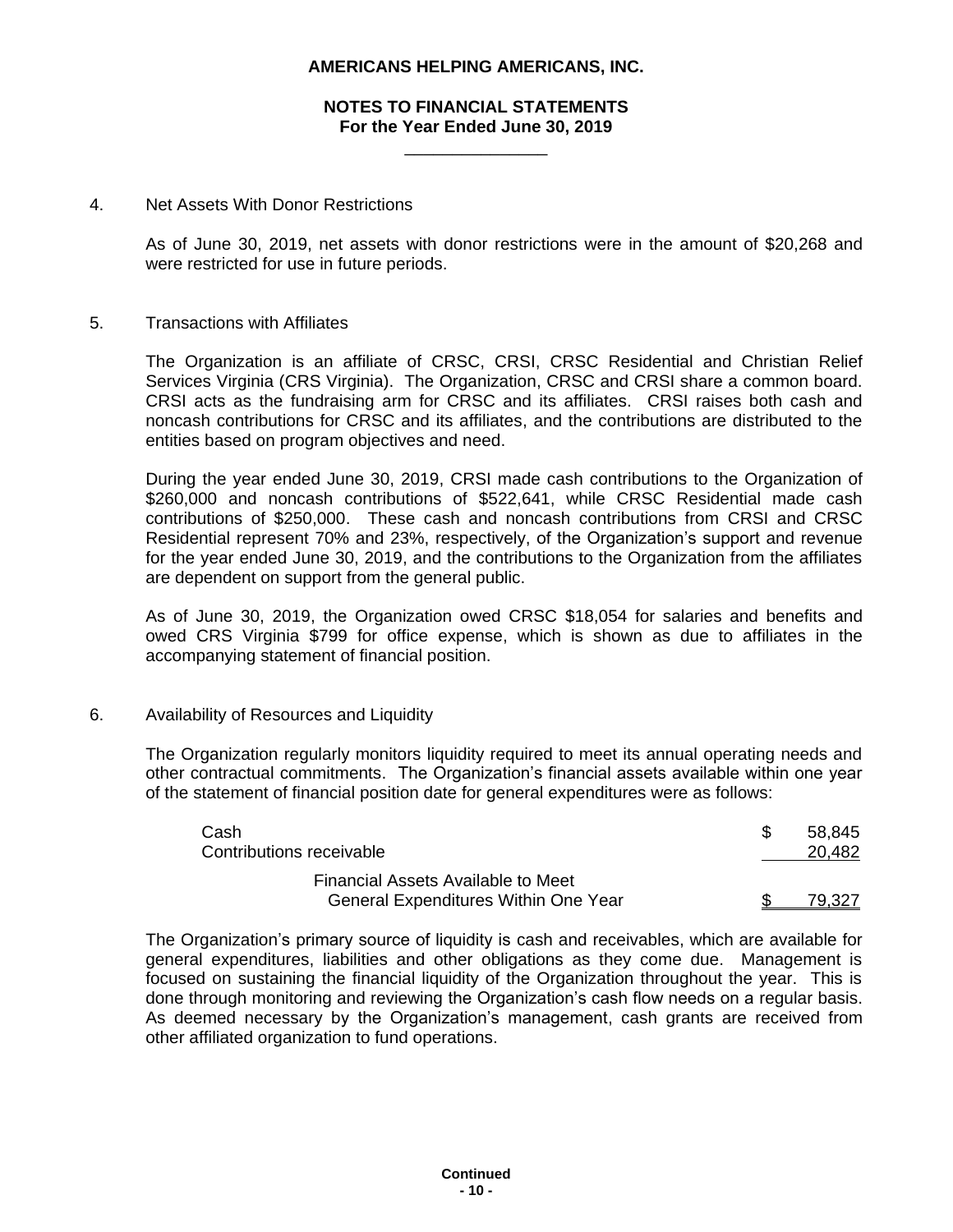#### **NOTES TO FINANCIAL STATEMENTS For the Year Ended June 30, 2019** \_\_\_\_\_\_\_\_\_\_\_\_\_\_\_

#### 7. Pension Plan

Employees of the Organization are eligible to participate in a 401(k) plan sponsored by CRSC after 60 days of service. Under the terms of the defined contribution plan, eligible employees may elect to contribute up to the federal tax limitation.

The plan has the following employee deferral and matching provisions:

| Elective Deferral | Employer Matching             |
|-------------------|-------------------------------|
| 1%                | 150% of employee contribution |
| $1\% - 3\%$       | 100% of employee contribution |
| $3\% - 6\%$       | 50% of employee contribution  |

Employees are immediately vested in employer contributions. During the year ended June 30, 2019, retirement expense related to the plan was \$2,469.

#### 8. Income Taxes

Under Section 501(c)(3) of the Internal Revenue Code, the Organization is a nonprofit organization and is exempt from federal taxes on income other than net unrelated business income. No provision for federal or state income taxes was required as of June 30, 2019, as the Organization had no taxable net unrelated business income.

The Organization follows the authoritative guidance relating to accounting for uncertainty in income taxes included in FASB Accounting Standards Codification Topic 740, *Income Taxes*. These provisions provide consistent guidance for the accounting for uncertainty in income taxes recognized in an entity's financial statements and prescribe a threshold of "more likely than not" for recognition and derecognition of tax positions taken or expected to be taken in a tax return. The Organization performed an evaluation of uncertainty in income tax positions taken for the year ended June 30, 2019, and determined that there were no matters that would require recognition in the financial statements or that may have any effect on its tax-exempt status. As of June 30, 2019, there are no audits for any tax periods in progress. It is the Organization's policy to recognize interest and/or penalties related to uncertainty in tax positions, if any, in interest or income tax expense. As of June 30, 2019, the Organization had no accruals for interest and/or penalties.

#### 9. Prior Year Summarized Financial Information

The accompanying financial statements include certain prior year summarized comparative information in total but not by net asset class. Such information does not include sufficient detail to constitute a presentation in conformity with GAAP. Accordingly, such information should be read in conjunction with the Organization's financial statements for the year ended June 30, 2018, from which the summarized information was derived.